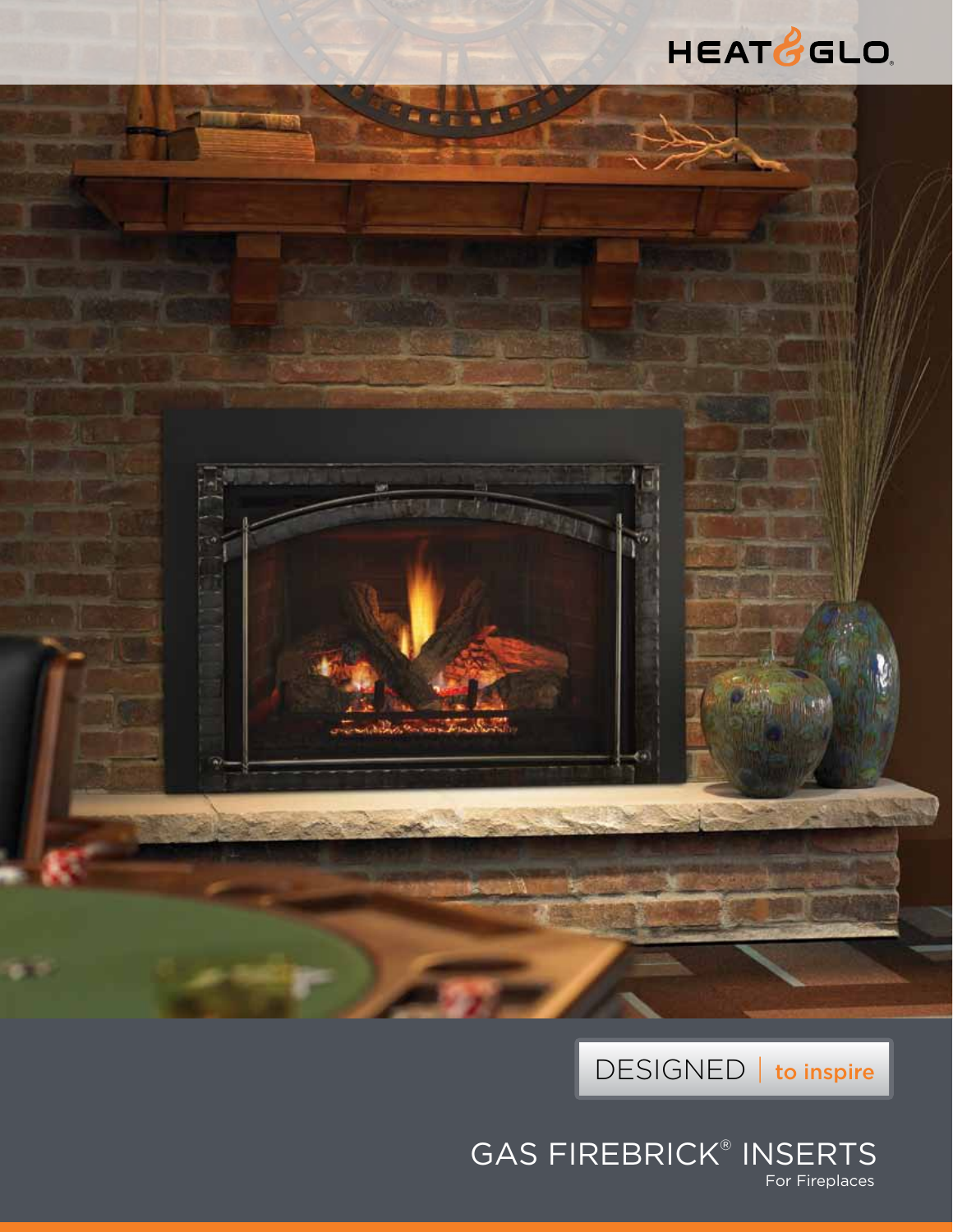# Firebrick® Inserts Inspired Innovations

Fireplace inserts fit directly inside existing fireplaces and can immediately upgrade a space. FireBrick<sup>®</sup> is a patented material producing up to 25% more radiant heat than metal fireboxes—heating rooms faster and using less fuel.

Heat & Glo® FireBrick inserts integrate innovations in technology, design and safety into traditional masonry fireplaces. These Direct Vent gas units deliver highefficiency heating in a variety of elegant styles. Read on and create your own unique model.



**HEATH<sup>OLD</sup>** 

Cover: Escape-I35 shown with chateau forge front. Left Page: Escape-I30 shown with iron age front in black.

Salvarist Desert Trickle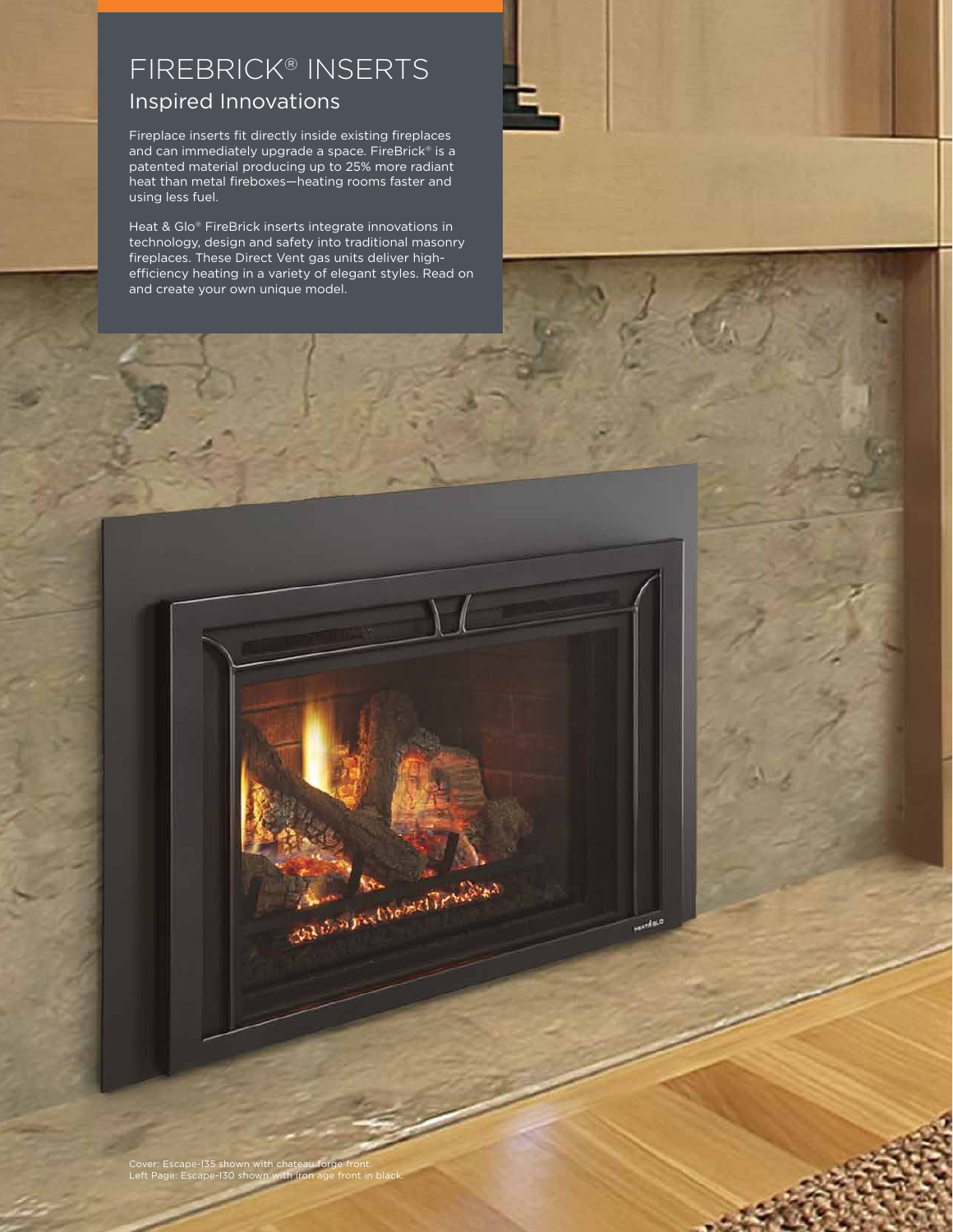

# ESCAPE-I35

Anchor a room with warmth and style. The Escape I-35 is the largest Heat & Glo® insert available. Choose from a variety of front options to accent your décor. You're now ready to take comfort to the next level, and Escape.

Escape-I35 shown with halston front in new bronze.



# ESCAPE-I30

Reinvigorate an existing fireplace with the Escape I-30. A compact footprint enables the I-30 to fit in more spaces. Outfit your model with a traditional or modern front for style and function.

Escape-I30 shown with vision front in black.



# FireBrick® Technology

FireBrick is a patented, energy-saving ceramic material molded into a variety of masonry designs. FireBrick produces up to 25% more radiant heat than metal fireboxes—heating rooms fast and using less fuel. This increases efficiency and reduces heating costs.



# Patented Design

A unique ceramic composition is the core of the FireBrick® innovation. This material is molded into three distinct layers—providing strength, texture and amplifying heat output.

Scan with your smartphone to learn more about FireBrick, or visit heatnglo.com.

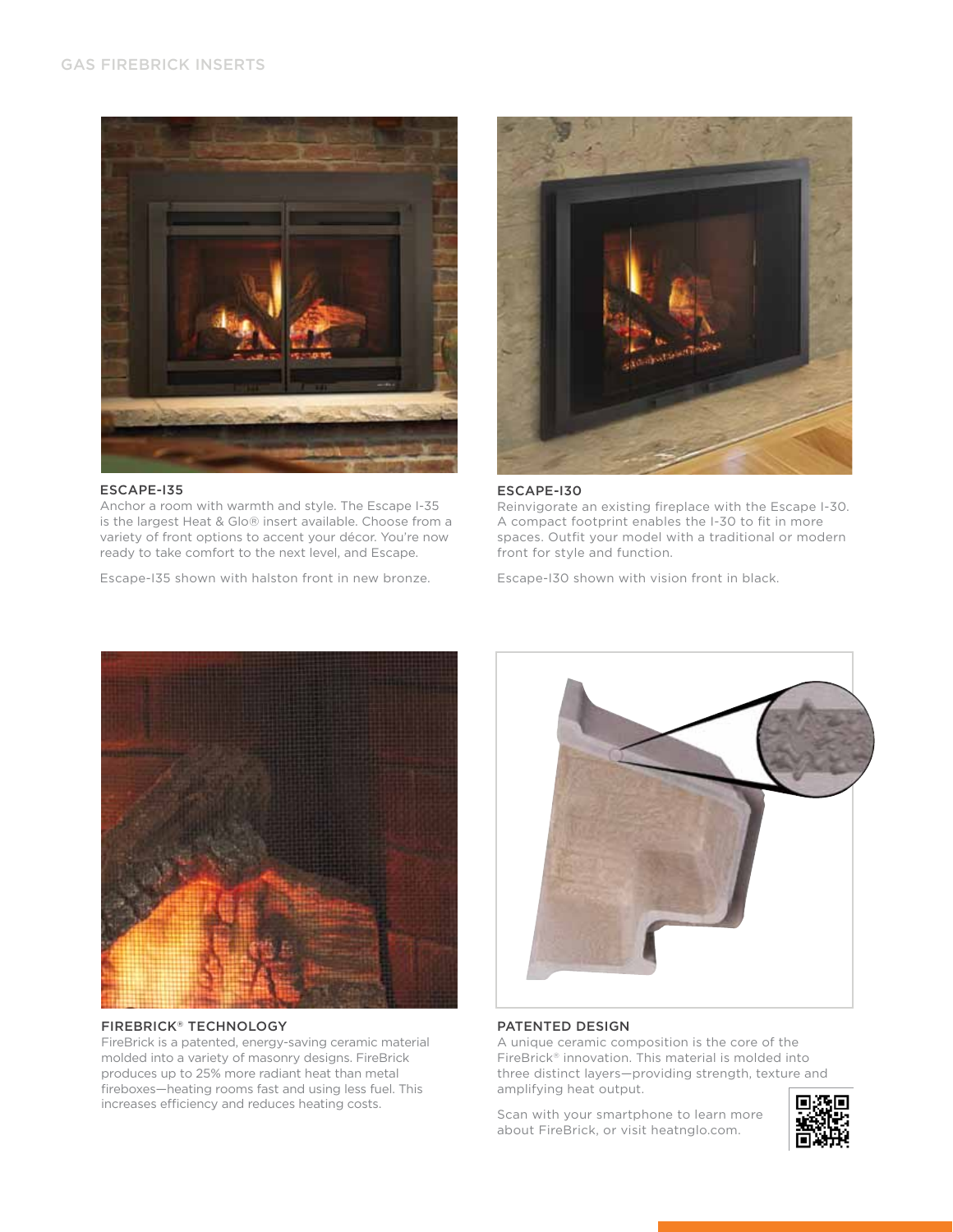# A new fireplace insert in four easy steps

- 1) Measure your existing fireplace
- 2) Select your insert

*<u>Park College International College International College International College International College International College International College International College International College International College Internat*</u>

**CONTRACTOR** 

**Little State** 

- 3) Choose your surround
- 4) Customize your insert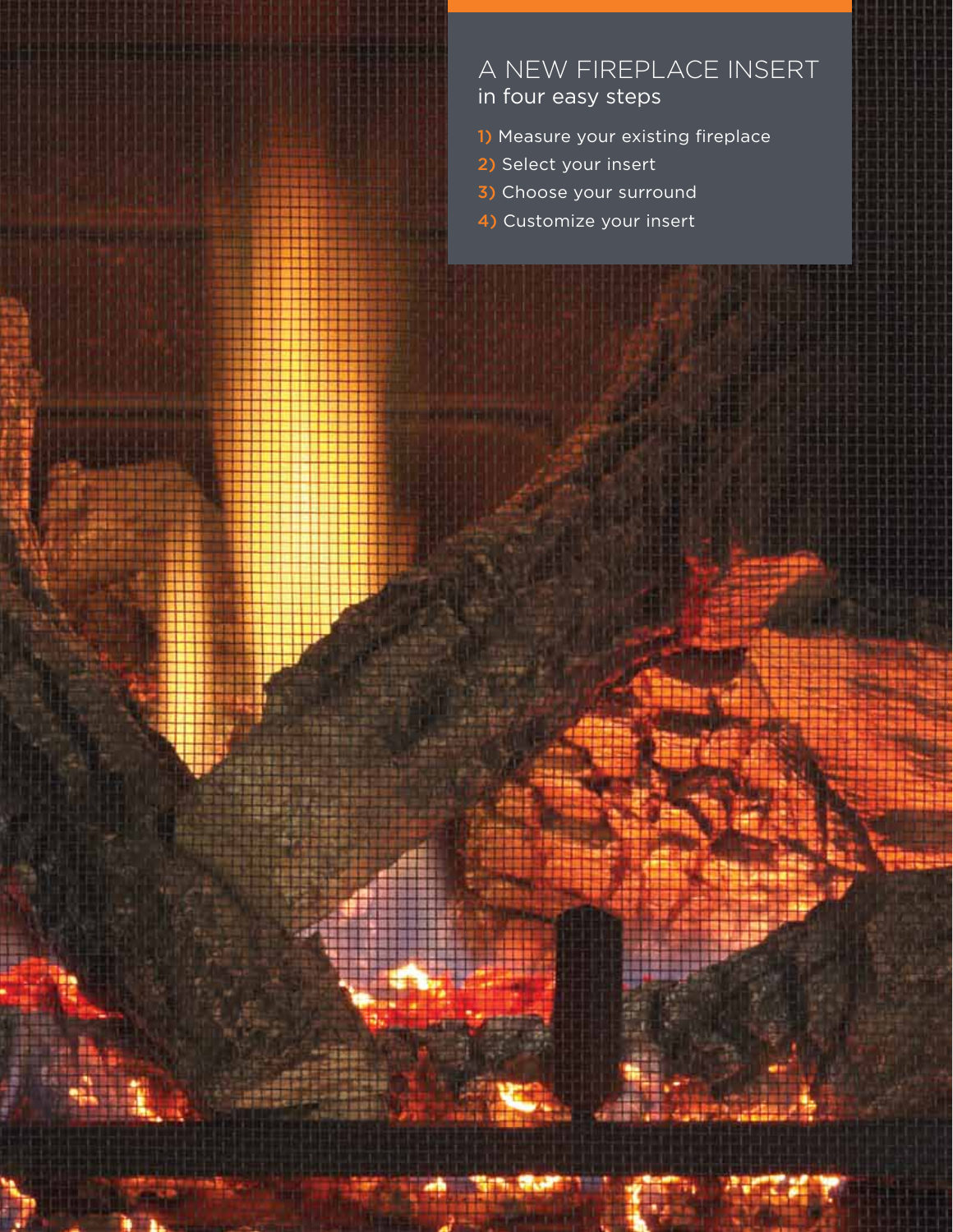insert is selected.



# Step 2 select your insert

Selecting an insert consists of two main factors. Keep these in mind and you're sure to make a solid choice

- Consider the size of your existing fireplace opening. Try and fill that space.
- Consider how your insert will be used. Room size, heating needs and usage frequency all come into play.



#### ESCAPE-I35

- 35" viewing area
- Up to 40,000 BTUs
- 6 oak-style logs
- Illuminated ember bed and accent lighting



#### ESCAPE-I30

- 30" viewing area
- Up to 35,000 BTUs
- 6 oak-style logs
- Illuminated ember bed and accent lighting

#### STEP 3 CHOOSE YOUR SURROUND

Surrounds remove the gap between the fireplace insert and existing fireplace opening. Choose from numerous sizes and styles for a unique look.

Three surround sizes are available, in black, graphite and new bronze.

| <b>SURROUND</b> | <b>ESCAPE-135FB</b> | ESCAPE-130FB       |  |  |
|-----------------|---------------------|--------------------|--|--|
| Small           | $42'' \times 29''$  | $40'' \times 27''$ |  |  |
| Medium          | $44'' \times 32''$  | $42'' \times 30''$ |  |  |
| Large           | $48'' \times 32''$  | $44'' \times 32''$ |  |  |

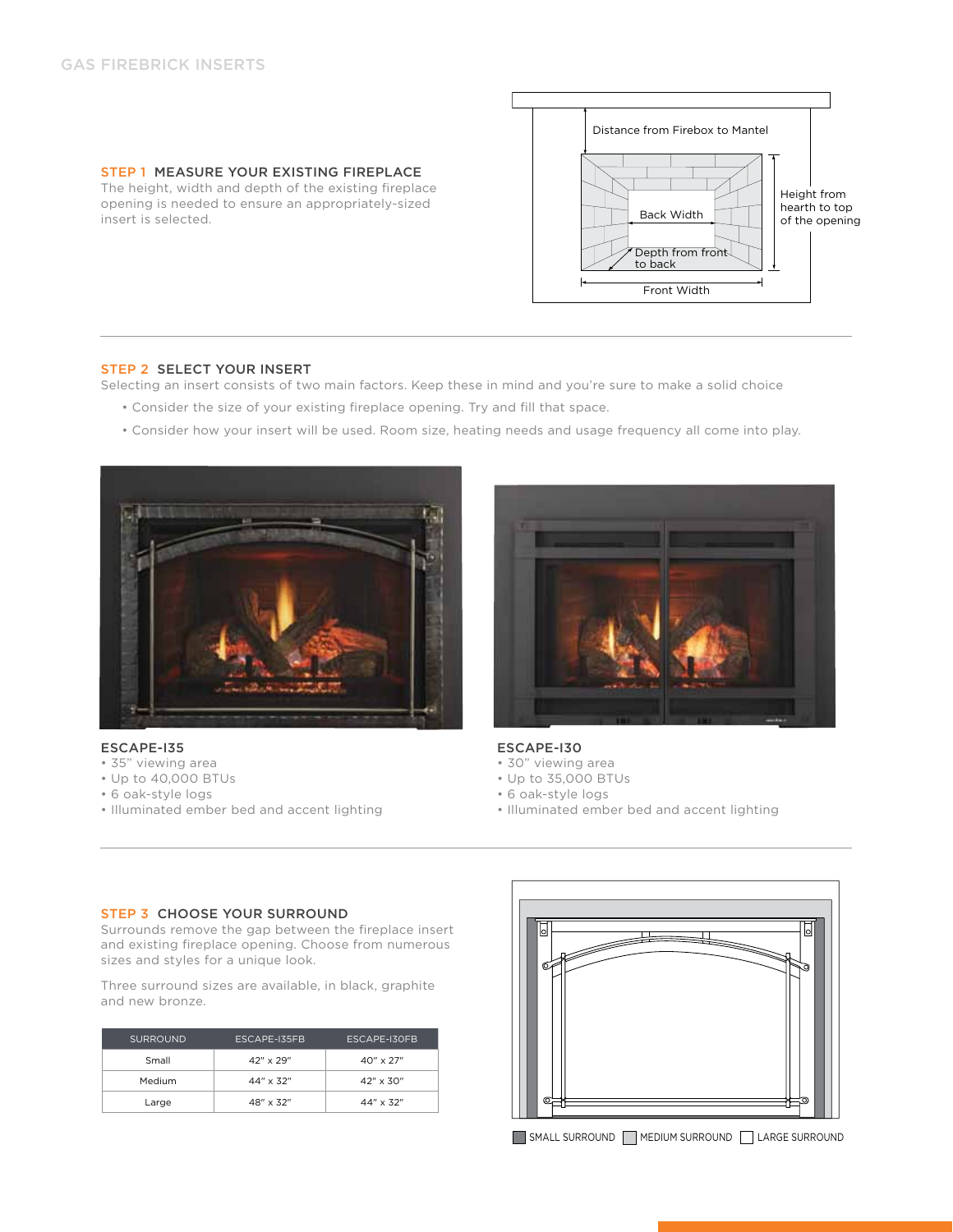# Step 4 Customize Your Insert

Make it your own. Select stunning finish options and decorative details.





Halston Operable Door

Firescreen Front



Iron Age Front



Chateau Forge Front (Available in hammered steel only)



Vision Operable Door\* (with incorporated surround)



Galleria Operable Door







\* Vision operable doors should be in the open position if operating an optional blower (GFK-210). Not available in large surround size.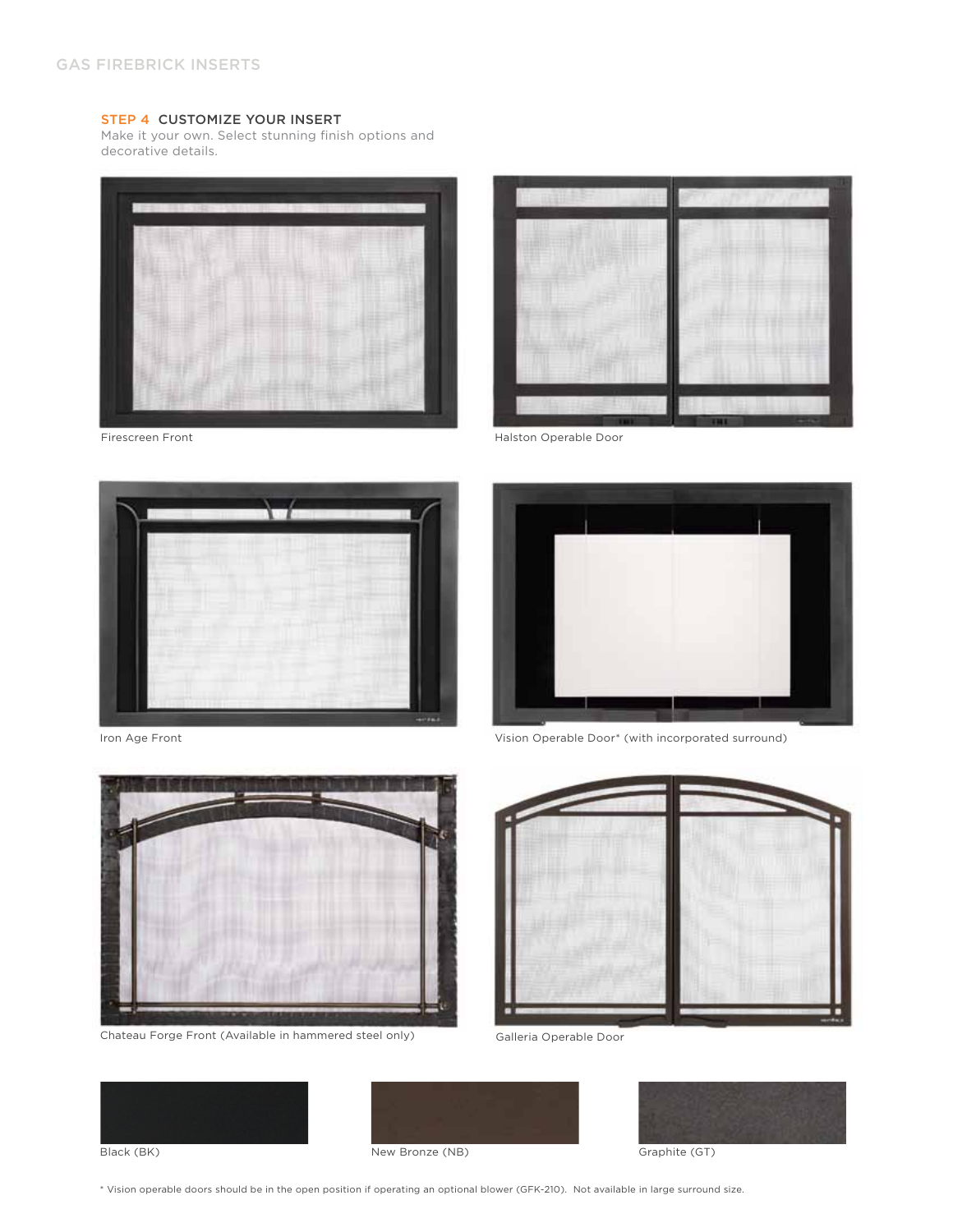# Added Ambiance

Illuminated ember beds and accent lighting create an ultimate fireside experience—with or without flames or heat output.

# direct vent technology

Direct Vent fireplaces remove 100% of combustion exhaust and odors outside of the home. These sealed fireplaces provide optimal heat, conserve energy and ensure clean, safe indoor air quality.

To learn more about Direct Vent Technology, scan the code to the right with your smartphone, or visit heatnglo.com.



The IntelliFire™ Plus Ignition System (IPI Plus) is an advanced intermittent pilot ignition system with memory settings and a programmable wireless control. IPI Plus constantly monitors ignition, ensures safe functioning and conserves up to \$10/month in energy costs.

To learn more about IntelliFire Technology, scan the code to the right with your smartphone, or visit heatnglo.com.

**INTELLIFIRE PLUS RC300** The RC300 incorporates an LCD screen, intuitive menus and large control buttons. This wireless control offers flexibility to either mount on the wall or use as a remote. This control comes standard with all Heat & Glo FireBrick inserts.

### **Model:** RC300-HNG

**Intell** 

**Features:** Auto Battery Backup, Pilot Activation, On/Off, 5 Step Flame Height, Fan Speed (Auxiliary 1),Two Additional Auxiliary Functions, Room Temperature Readout, Thermostat Mode, Timer Mode, Child Lock, Wall Docking Station

# U.S. Efficiencies

**Steady State** - Since most homeowners use their fireplaces for an extended time while they are in the room, Steady State measures how efficiently your fireplace converts fuel to heat once it is warmed up and running in a "steady state".

**AFUE** - AFUE rating is more typically used with appliances, like your furnace, that continually cycle on and off to maintain a constant temperature.

| <b>RATING</b> | ESCAPE-135 | ESCAPE-135LP | ESCAPE-130 | ESCAPE-130LP |
|---------------|------------|--------------|------------|--------------|
| Steady State  | 85.8%      | 86.0%        | 85.8%      | 85.5%        |
| AFUE          | 73.1%      | 73.8%        | 70.1%      | 70.0%        |

# Canada Efficiencies

**EnerGuide (CSA P.4.1-02)** - EnerGuide is a rating used in Canada to measure annual fireplace efficiency.

| <b>RATING</b>               | ESCAPE-135 | ESCAPE-135LP | ESCAPE-130 | ESCAPE-130LP |
|-----------------------------|------------|--------------|------------|--------------|
| EnerGuide<br>(CSA P.4.1-02) | 72.9%      | 73.8%        | 68.8%      | 69.3%        |